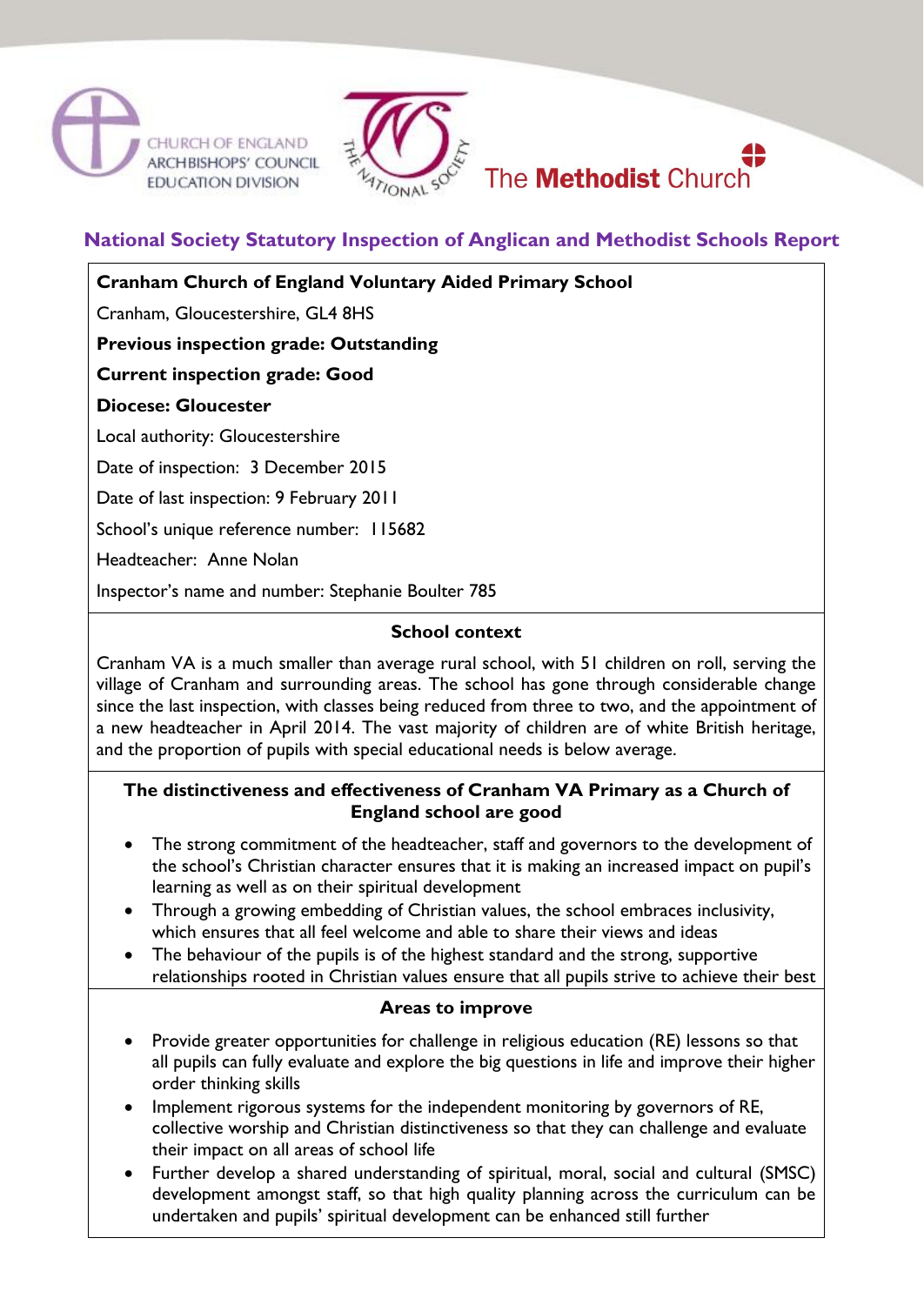## **The school, through its distinctive Christian character, is good at meeting the needs of all learners**

The distinctive Christian character of Cranham is clearly demonstrated through its commitment to the inclusion of all pupils regardless of their ability or background, whether they have faith or no faith. All are made welcome and benefit from being part of an inclusive and nurturing school community where Christian values are linked to Bible teachings and the life of Jesus Christ. Parents speak warmly of the impact of the school's Christian ethos which is made tangible in the care and support their children receive from staff at the school. When reflecting on the charitable organisations which they support, pupils readily articulate that their motivation comes from the fact that Jesus cared for everyone and therefore they should do likewise. Relationships between all members of the school community are built on trust and mutual respect linked to the core Christian values of the school. This impacts positively upon pupil behaviour and levels of attendance that remain consistently above average. Whilst most pupils regard provision in the school environment, worship and RE as ways for them to explore spirituality there are not enough planned high quality opportunities in the curriculum as a whole to enable all pupils to express their views clearly, confidently and in depth. The school recognises its role in supporting pupils' understanding of the diversity of culture and faith in modern Britain, and is exploring links in India and Romania to increase this understanding still further. There is a wide range of after school activities and trips which develop individual talents and skills based upon the view that all children should be enabled to flourish in their potential as a child of God. The collective vision of the school, which is to ensure all children feel valued and that they respect and value all others within a strong Christian foundation*,* was discussed with all stakeholders and as a result staff, pupils and parents can articulate this shared vision resulting in them feeling empowered and having a clear voice within the school. At the currant time pupils have a limited understanding of the worldwide church, although some are able to give examples of Christianity in other countries.

## **The impact of collective worship on the school community is good**

Collective worship is central to the life of the school, promoting its Christian vision and some of the Anglican traditions of the school. Worship has a positive impact on relationships, ethos and culture with older pupils visibly caring for the younger pupils. They participate eagerly in worship, and the recent formation of a pupil worship group has improved opportunities for them to be involved in the planning and leadership of worship. Pupils talk about worship as a special time where they get a chance to 'talk to God'. They talk about reflection and prayer with growing understanding and sometimes use these in their daily life to ask for help or pray for others. The 'Open the Book' worship team is led by members of the local church community which has a positive impact in creating a sense of Christian fellowship and is a strength of the school. Collective worship is regularly evaluated, but this does not focus explicitly on the impact of Christian values and teaching; as a result, it does not provide insight into how worship influences the life of the school nor does it lead to improvement. The school has renewed its links with St James the Great church, with the vicar now being an active governor and a critical friend to the school. The church is regularly used to celebrate the main Christian festivals and through these services pupils are becoming more familiar with Anglican traditions. Parents fully support collective worship and speak positively about how their children can now link the idea of service to the Harvest festival because of the direct links made in worship to the local food bank and the 'shoe box' appeal. Pupils have a developing understanding of the Trinity with the introduction of an interactive blessing at the end of each act of worship.

## **The effectiveness of the religious education is satisfactory**

RE is highly valued by the school and makes a good contribution to its Christian distinctiveness. Pupils have some understanding of the purpose of the subject in terms of learning about religion and belief and the impact of beliefs on people's lives. Attainment in RE for the majority of pupils is in line with national expectations, although teaching and learning at Key Stage Two does not challenge pupils enough in developing a sense of enquiry to explore